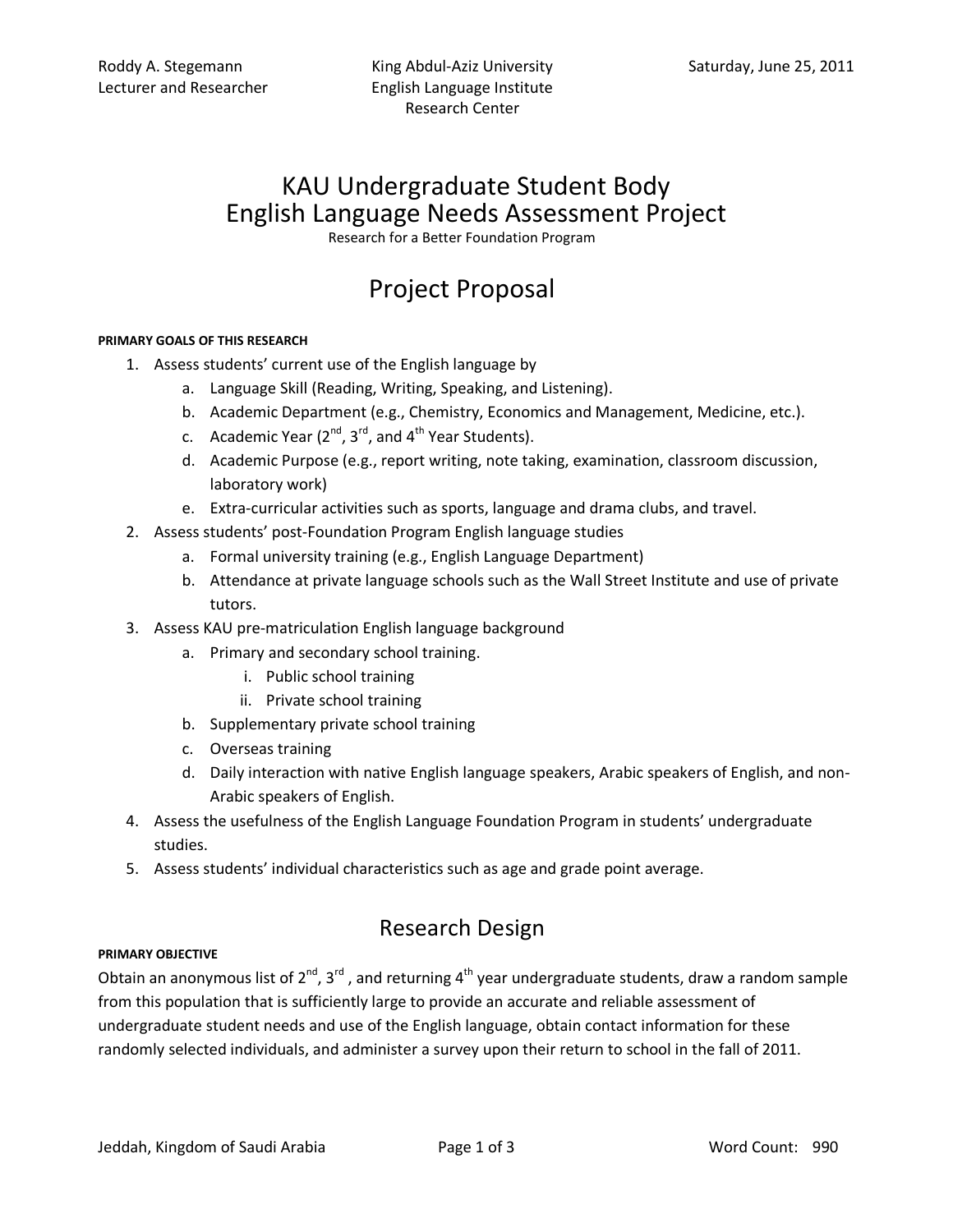#### **PRELIMINARY ASSESSMENT**

During the course of the summer prepare a questionnaire in English that addresses the topics outlined under *Primary Goals of This Research* above. Translate this questionnaire into Arabic and administer it to a randomly selected group of students attending the 2011 summer session. Analyze the results of this preliminary survey, and interview a group of those surveyed in an effort to understand the effective of the questionnaire in obtaining the sought after information. Redesign the questionnaire accordingly.

## Sampling

In order to perform a comprehensive analysis that would provide the information necessary to build a solid Foundation Year English Language Program it would be unwise to simply sample the entire undergraduate student body. The reasons for this are two:

- 1. As the English Language Foundation Program in its current form has only been in existence for two years  $4<sup>th</sup>$  year undergraduate students needs and uses of the English language are likely to be different from those of  $2^{nd}$  and  $3^{rd}$  year students. With adequate sample sizes of each academic year we could compare students who have been through the foundation year with those who have not.
- 2. Students in different departments and faculties are likely to have different needs and uses for the English language. Thus, treating everyone the same would result in a program that would benefit some students more than others and would likely be burdensome to many. As the idea is to improve motivation, it would be unwise to ignore these differences.

#### **STRATIFIED RANDOM SAMPLING**

In order to take into account the aforementioned differences in student needs a stratified random sample by academic year and area of study is recommended. In order to perform accurate and reliable comparisons between these groups of a larger sample than that required for only the undergraduate study body would be required.

|                        | 95% LEVEL OF CONFIDENCE         |         |        | 99% LEVEL OF CONFIDENCE |                                |         |  |
|------------------------|---------------------------------|---------|--------|-------------------------|--------------------------------|---------|--|
|                        | <b>ACCURACY (PLUS OR MINUS)</b> |         |        |                         | <b>ACCURACY (PLUS OR MINUS</b> |         |  |
| <b>POPULATION SIZE</b> | 3%                              |         | 5% 10% | 3%                      |                                | 5% 10%  |  |
| 500                    |                                 | 250 218 | - 81   | 250                     | 250 125                        |         |  |
| 1,000                  |                                 | 500 278 | 88     | 500                     | 399 143                        |         |  |
| 1,500                  |                                 | 624 306 | 91     | 750                     |                                | 460 150 |  |
| 2,000                  |                                 | 696 323 | 92     | 959                     | 498 154                        |         |  |
| 3,000                  |                                 | 788 341 | 94     | 1,142                   | 544 158                        |         |  |
| 5,000                  | 880                             | 357     | 95     | 1,347                   |                                | 586 161 |  |

#### Minimum Sample Sizes for Selected Small Populations